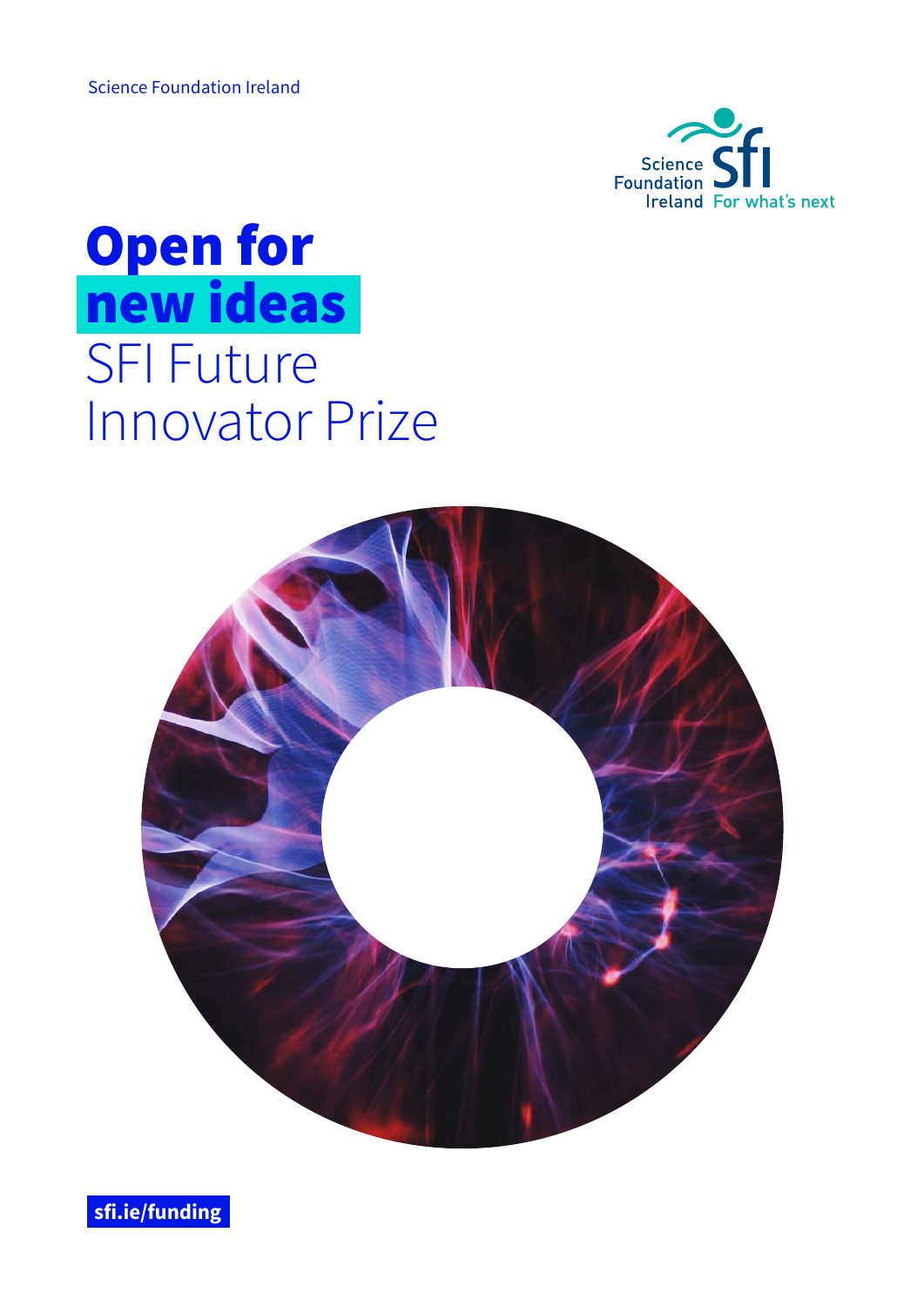

# **Science Foundation Ireland Future Innovator Prize**

# **2018 Call Application Handbook**

Version: September 2018

#### **KEY DATES**

- 
- Workshop
- 
- 
- Concept Phase Review **End of Q1 2019**
- Seed Phase Review Q4 2019
- Prize Award Q4 2019

• Call Launch 18th September 2018 8<sup>th</sup> October 2018 Application Deadline **19th November 2018, 13:00 Dublin Local Time** Funding Decision **December 2018** 

#### **Terms of Reference**

While every effort has been made to ensure the accuracy and reliability of this document, it is provided for information purposes only and as a guide to expected developments. It is not intended, and should not be relied upon, as any form of warranty, representation, undertaking, contractual, or other commitment binding in law upon Science Foundation Ireland, the Government of Ireland, or any of their respective servants or agents. Science Foundation Ireland Terms and Conditions of Research Grants shall govern the administration of SFI grants and awards to the exclusion of this and any other oral, written, or recorded statement.

All responses to this Call for Submission of Proposals will be treated in confidence and no information contained therein will be communicated to any third party without the written permission of the applicant except insofar as is specifically required for the consideration and evaluation of the proposal or as may be required under law, including the Industrial Development (Science Foundation Ireland) Act, 2003, the Industrial Development (Science Foundation Ireland) (Amendment) Act 2013 and the Freedom of Information Acts 1997 and 2003.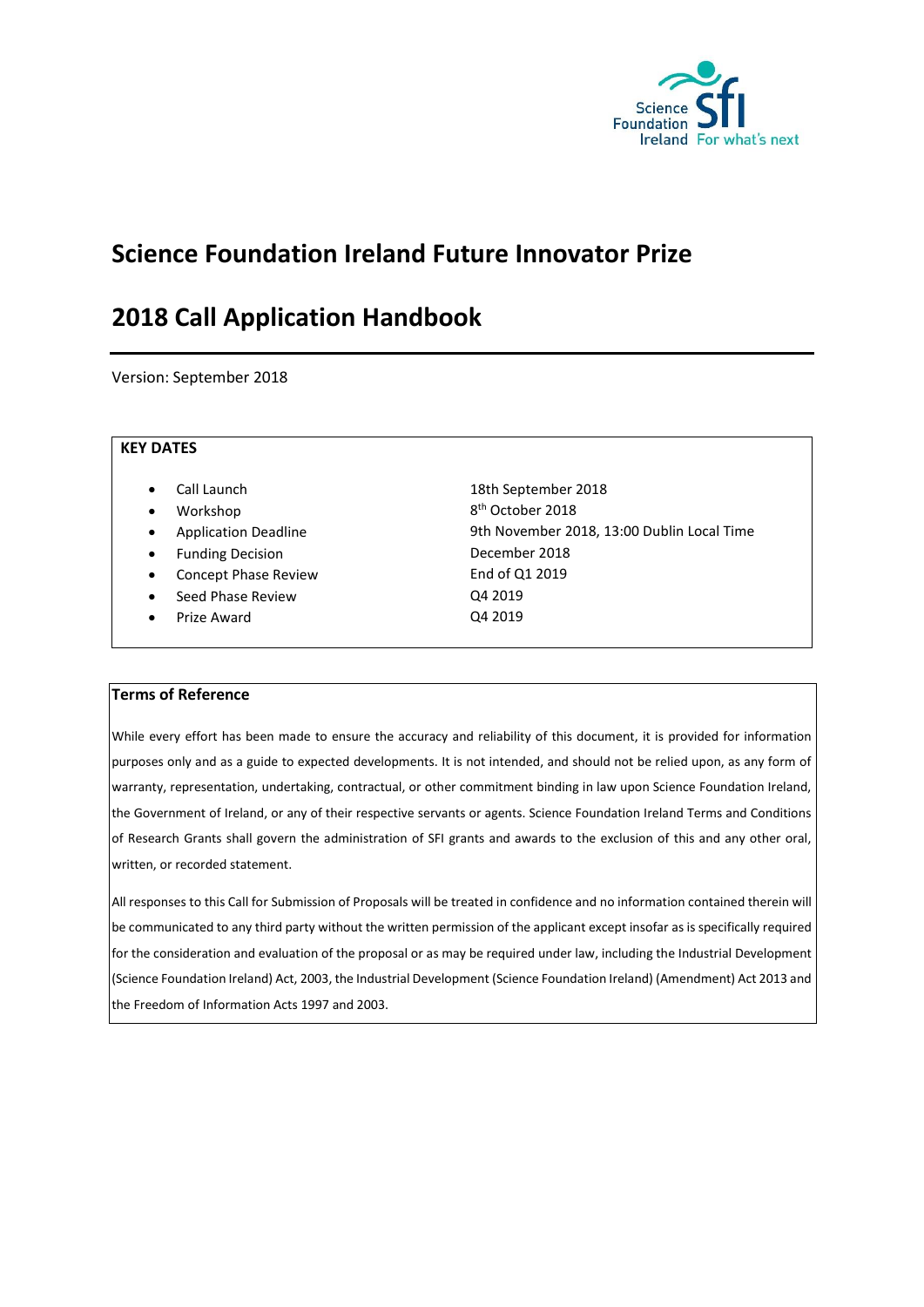

# **Contents**

| 1  |      |  |  |  |  |  |
|----|------|--|--|--|--|--|
| 2  |      |  |  |  |  |  |
| 3  |      |  |  |  |  |  |
| 4  |      |  |  |  |  |  |
| 5  |      |  |  |  |  |  |
| 6  |      |  |  |  |  |  |
| 7  |      |  |  |  |  |  |
|    | 7.1  |  |  |  |  |  |
|    | 7.2  |  |  |  |  |  |
|    | 7.3  |  |  |  |  |  |
|    | 7.4  |  |  |  |  |  |
| 8  |      |  |  |  |  |  |
|    | 8.1  |  |  |  |  |  |
|    | 8.2  |  |  |  |  |  |
|    | 8.3  |  |  |  |  |  |
|    | 8.4  |  |  |  |  |  |
|    | 8.5  |  |  |  |  |  |
|    | 8.6  |  |  |  |  |  |
| 9  |      |  |  |  |  |  |
| 10 |      |  |  |  |  |  |
|    | 10.1 |  |  |  |  |  |
|    | 10.2 |  |  |  |  |  |
|    | 10.3 |  |  |  |  |  |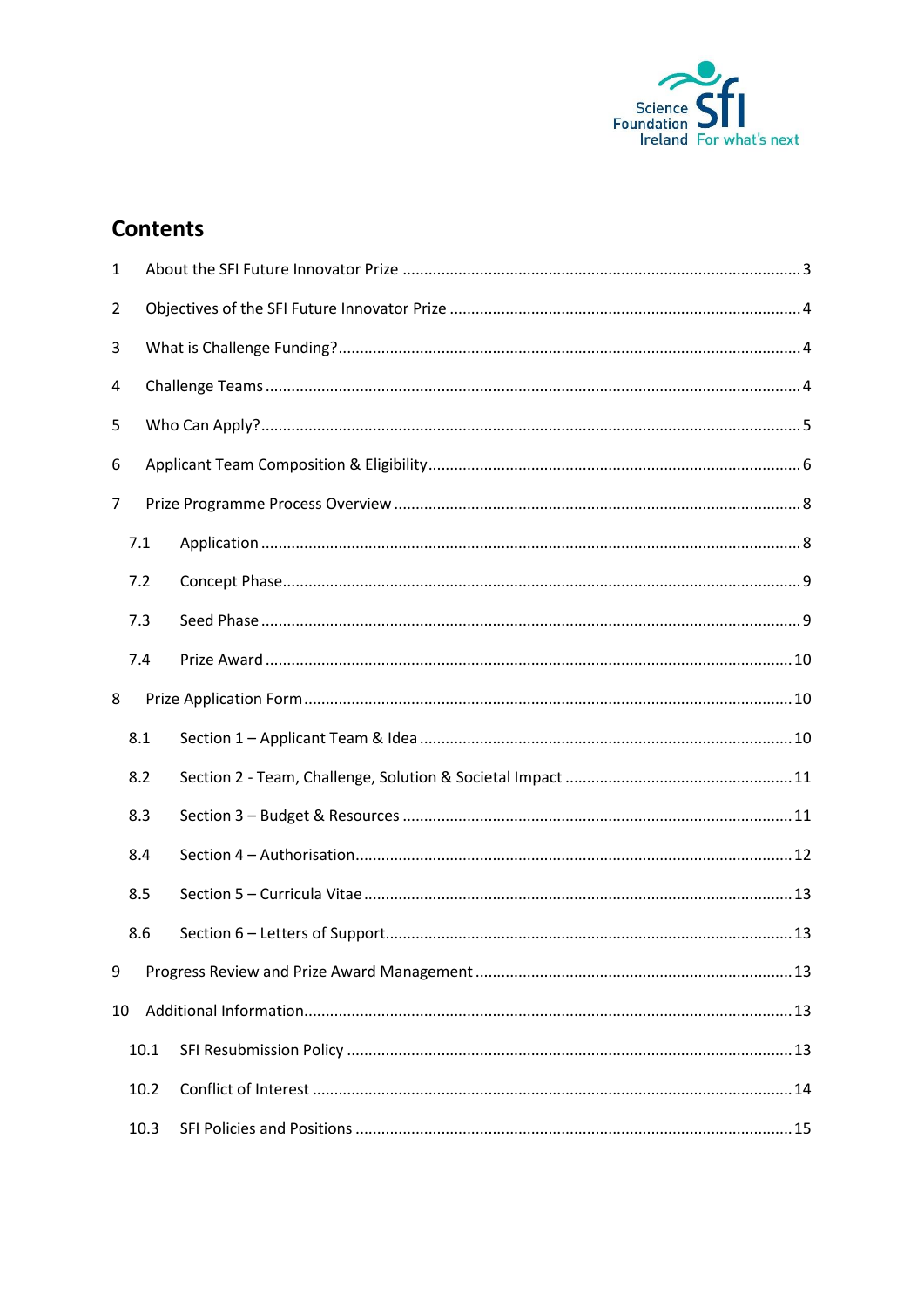

#### <span id="page-3-0"></span>**1 About the SFI Future Innovator Prize**

The SFI Future Innovator Prize is a new challenge funding opportunity from Science Foundation Ireland. It seeks to support Ireland's best and brightest unconventional thinkers and innovators to develop novel, potentially disruptive, technologies to address significant societal challenges.

To do this, the prize will enable the formation of high-performance interdisciplinary STEM research teams to identify and validate challenges of national significance. These teams will develop solutions to those challenges based on the unconventional perspectives arising from the convergence of knowledge, practice and methods from the different disciplines and sectors involved.

This prize will empower innovators through a "bottom-up" approach that will allow them to identify challenges and develop solutions in new ways. It is envisaged that future calls will be targeted at specific challenge areas. Under the SFI Future Innovator Prize, the challenges to be addressed must be significant; of strategic national importance and globally relevant. In this way, the prize will enable researchers to apply their knowledge and expertise to address key issues of strategic importance to Ireland but also provide a platform from which researchers can translate their solutions to take advantage of a global opportunity.

A challenge is a bold and ambitious goal that drives innovation toward addressing a complex, often intractable, societal issue/problem. Challenges and their solutions involve many stakeholders and beneficiaries across both public and private sectors/systems (e.g. government, national agencies and services, industry, HEIs, regulators, entrepreneurs, investors). As a result, the identification of challenges and the development of solutions requires a combination of technical and non-technical skills and insights. To maximise the potential for societal impact, the prize places strong emphasis on collaborative approaches that bring together diverse STEM researchers, stakeholders and the beneficiaries of research, to define challenges in new ways and co-create novel, potentially disruptive, solutions that should transform how we live. It is anticipated that the prize will incentivise stakeholders to co-develop solutions thereby amplifying collective capabilities to create sustainable, equitable and innovation-led growth. This has the potential to not only drive societal impact here in Ireland but also give Ireland a unique advantage in addressing challenges that have global implications.

The SFI Future Innovator Prize will consist of three phases: Concept, Seed and Prize Award. Following application review, successful applicant teams will be awarded funding of €20k to undertake team building, scoping and concept validation activities. They will then undergo a rigorous interview and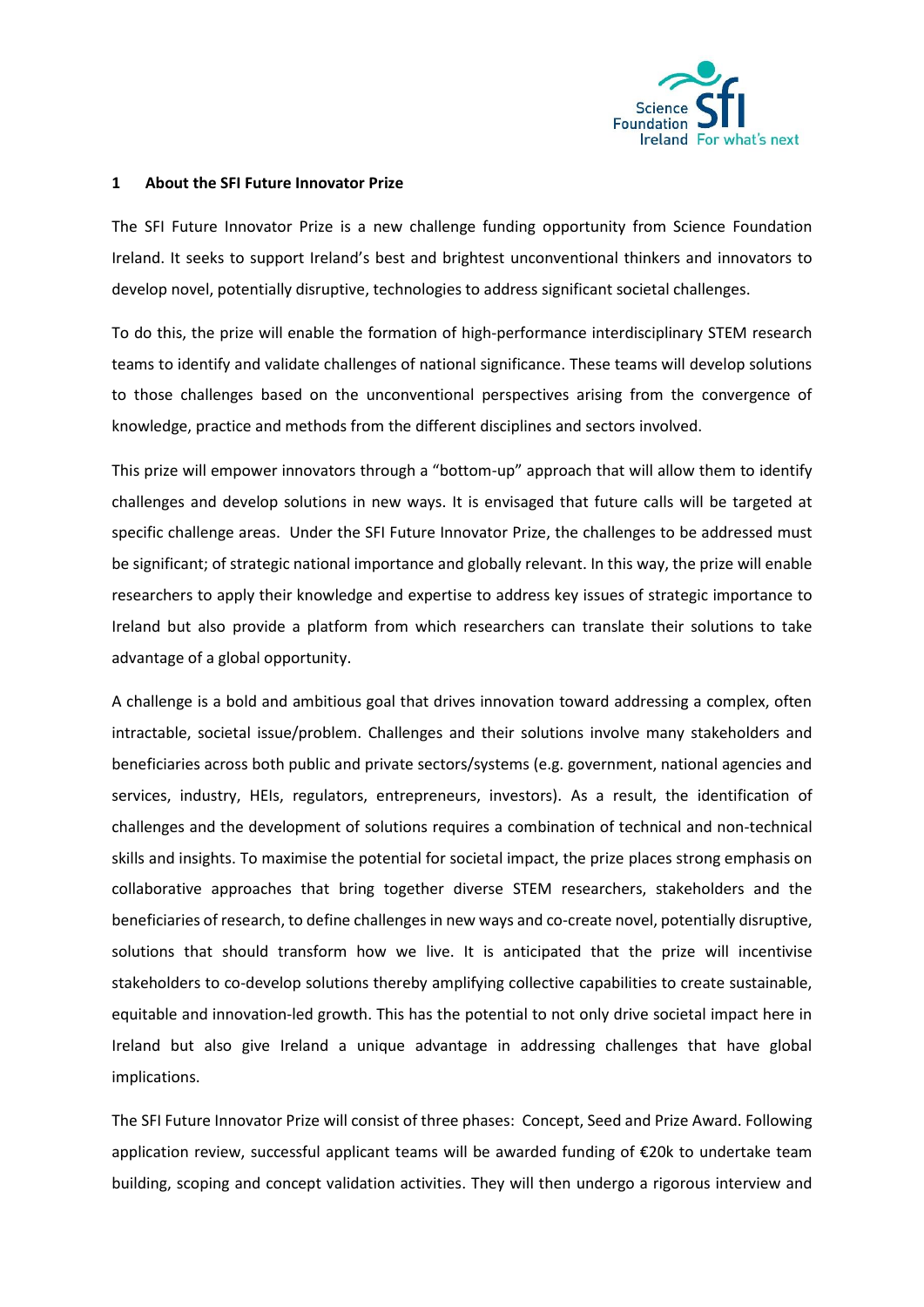

shortlisted teams will be provided with funding of €200k to further validate and prototype their proposed solutions. Finalists will compete for an overall prize award of €1M.

# <span id="page-4-0"></span>**2 Objectives of the SFI Future Innovator Prize**

The overarching ambition of the SFI Future Innovator Prize is to enable the development of disruptive STEM-based solutions to key national challenges. This is underpinned by several specific objectives:

- To support development of novel, potentially disruptive, technologies to address significant national and global challenges.
- To support the formation of high-performance interdisciplinary teams based on integration of diverse STEM disciplines and complementary skillsets.
- To promote convergence of knowledge, practice and methods from different disciplines and sectors.
- To promote engagement between researchers and stakeholders/beneficiaries of research.
- To accelerate societal impact from publicly funded research.

# <span id="page-4-1"></span>**3 What is Challenge Funding?**

Challenge funding differs in two important ways from more traditional forms of research funding:

- Challenge funding sets out a specific issue to be addressed at the outset the challenge. Challenges should be visionary, inspirational but achievable and have transformative potential if successfully addressed. Challenges are identified/defined through collaboration between innovators, stakeholders, beneficiaries and end-users.
- Challenge funding focuses on delivering solutions. To find the most innovative and impactful solutions, challenge funding uses a highly competitive process to incentivize innovators including stage gated release of funding, tight delivery timeframes and a final prize.

# <span id="page-4-2"></span>**4 Challenge Teams**

The SFI Future Innovator Prize is intended to support highly motivated interdisciplinary challenge teams committed to addressing key national societal challenges of transformative impact potential. Given the complex and multi-stakeholder nature of challenges and the strong emphasis that the prize places on delivering solutions, teams must encompass a range of technical (both scientific and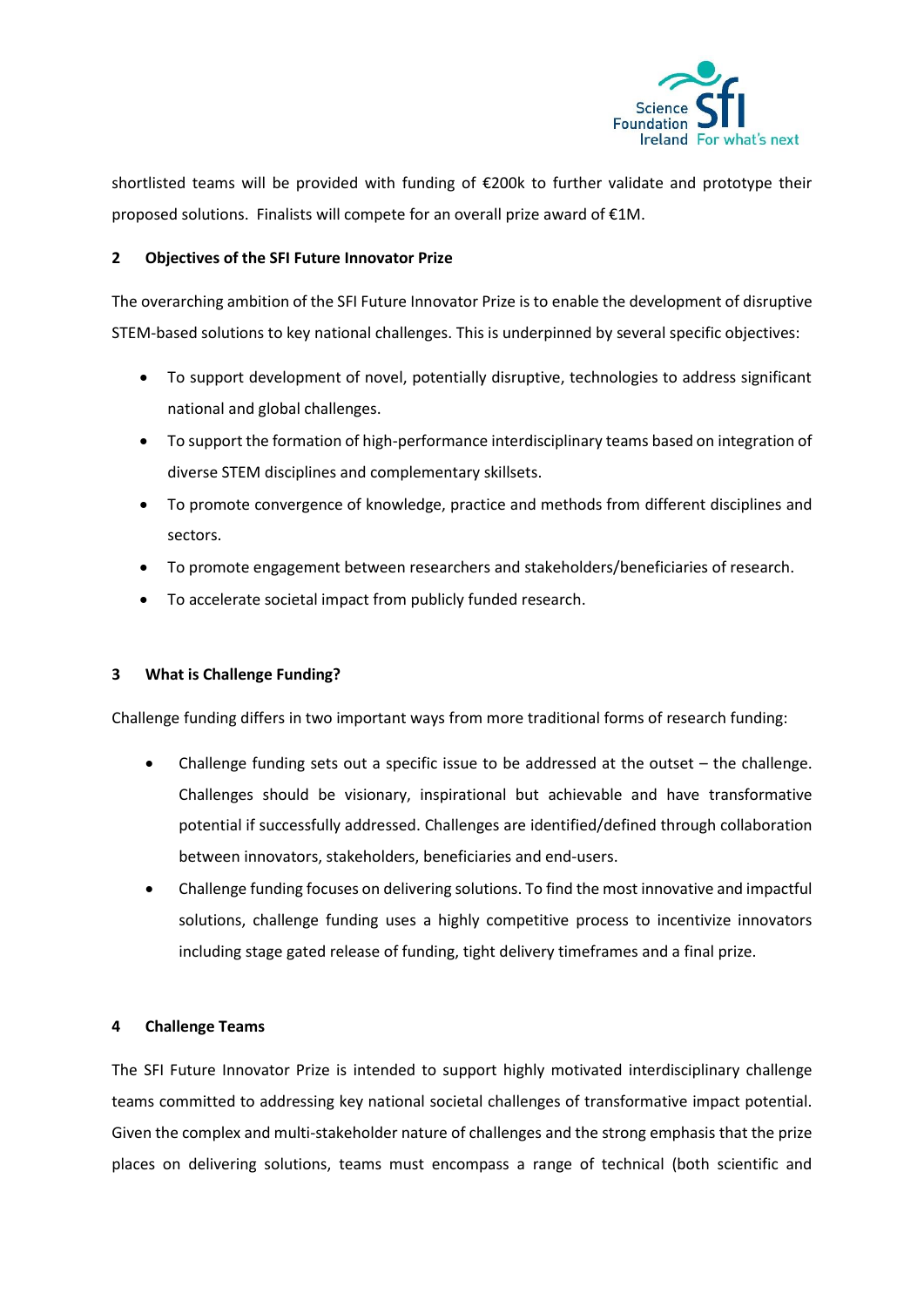

engineering) and non-technical skills to address various barriers associated with challenge definition and solution deployment.

The prize will support close collaboration between researchers and solution beneficiaries so that relevant, meaningful and important challenges can be identified and validated. In this context, it is expected that the solutions are developed in collaboration with beneficiaries to maximise their societal impact potential. The inclusion of this expertise should serve to assist teams to navigate nontechnical issues relating to challenges and solutions such as stakeholder engagement and barrier identification. It may also enhance the technical skill set of the team with non-technical skills such as innovation and entrepreneurship.

Challenge teams should be strongly committed to applying interdisciplinary and convergent thinking to develop unconventional approaches to the identification of challenges and to the development of novel, potentially disruptive, solutions. Given the focus of the prize on solution delivery, the technical capabilities of teams should include design and prototyping. Final deployment of a solution should occur within a 1-year timeframe after the end of the Prize Award phase.

# <span id="page-5-0"></span>**5 Who Can Apply?**

**.** 

The SFI Future Innovator Prize will accept applications from highly motivated teams comprising researchers (established, postdoctoral) and postgraduate students (MSc/MEng, PhD) from eligible research bodies<sup>1</sup>. Applications to the prize must identify a core applicant/leadership team comprising:

- **Team Lead** (Lead Applicant) It is expected that the Team Lead will have responsibility for managing the activities of the team, will provide technical leadership and have overall responsibility for delivery of research programme objectives.
- **Team Co-Lead** (Co-Applicant) It is expected that the Team Co-Lead will provide technical leadership as part of the research programme but should not have the same technical/disciplinary background as that of the Team Lead.
- **Societal Impact Champion**  It is expected that the Societal Impact Champion will play a key advocacy role and assist in maximising the societal impact of the solution. They will provide non-technical leadership and support the lead and co-lead to identify and validate challenges

<sup>1</sup> <https://www.sfi.ie/funding/sfi-policies-and-guidance/eligibility-related-information/>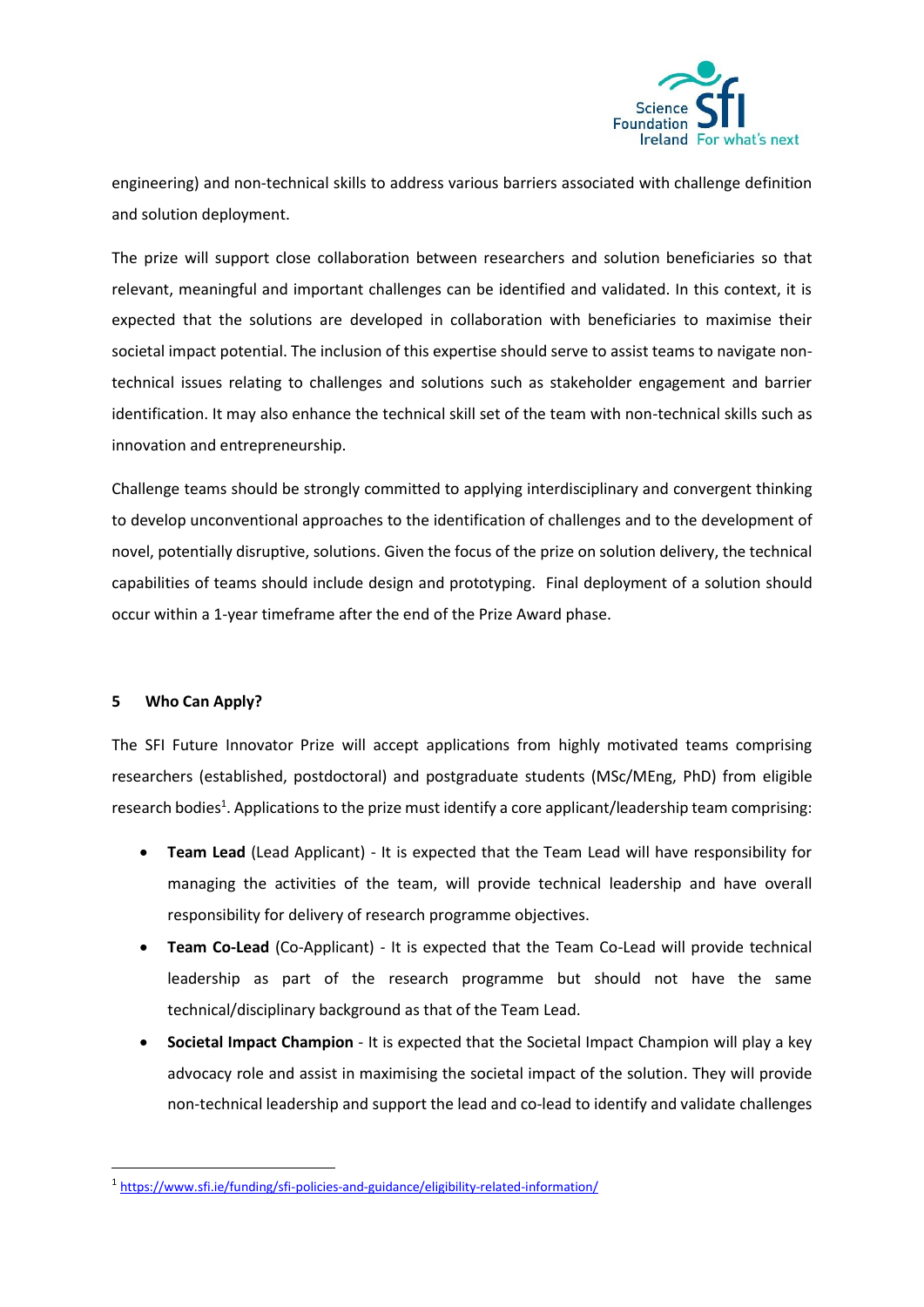

in addition to advising on solution development. Importantly, it is envisaged that the Societal Impact Champion will play a crucial role in identifying barriers and developing strategies to overcome them.

Following successful application, core teams will have an opportunity to build a broader challenge team. This will include identification and recruitment of additional collaborators (e.g. researchers, beneficiaries, end-users, industry stakeholders or students) and planning or defining activities they will undertake as part of the challenge team.

# <span id="page-6-0"></span>**6 Applicant Team Composition & Eligibility**

For the SFI Future Innovator Prize, applications will be accepted where the Lead Applicant and Co-Applicant (where applicable) satisfy the following the eligibility criteria.

# **Eligibility Criteria**

• Be a **member of the academic staff** of an eligible Research Body (permanent or with a contract that covers the period of the award),

*or*

• Be a **contract researcher** with a contract that covers the period of the award (contract may be subject to receipt of the award).

*and*

1

• Hold a PhD or equivalent. Please consult the SFI Policy on PhD Equivalence<sup>2</sup> for further information.

While not formal eligibility requirements, Lead and Co-Lead applicants should have a track record demonstrating: research publication, securing of research grants as lead investigator or as coinvestigator; and experience, capability and authority to mentor and supervise postgraduate students and team members.

Where the Co-Applicant (Team Co-Lead) is a postgraduate student (i.e. a full-time student undertaking a postgraduate qualification, e.g. MSc/MEng, PhD, by research in a STEM discipline registered at an eligible Research Body), the Co-Applicant is exempt from the eligibility criteria and considerations

<sup>&</sup>lt;sup>2</sup> https://www.sfi.ie/funding/sfi-policies-and-guidance/eligibility-related-information/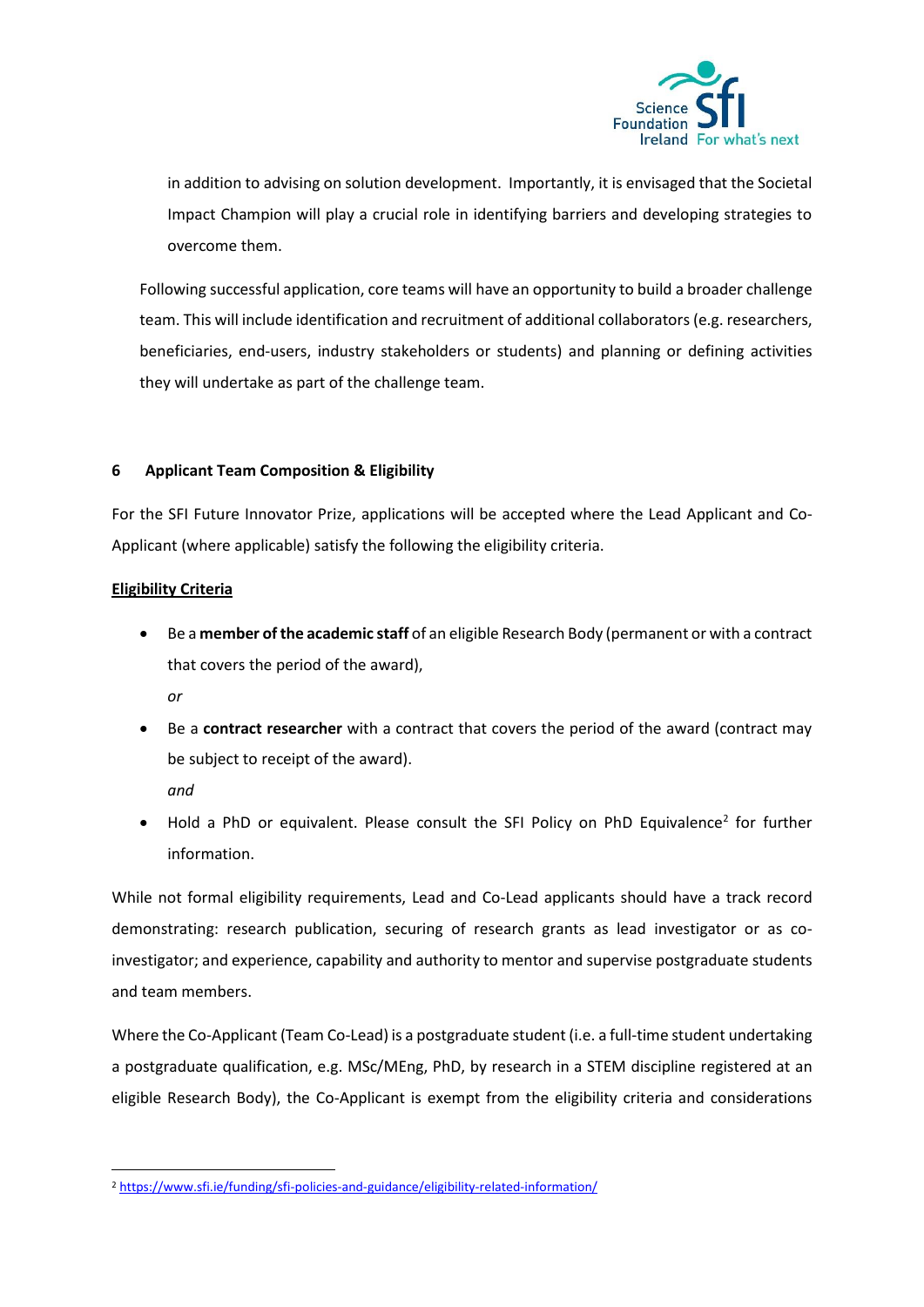

above. Applications will not be accepted where the Lead Applicant is a postgraduate student. Table 1 indicates the possible application scenarios under the programme.

| Scenario     | Lead Applicant                       | Co-Lead Applicant                    |               |
|--------------|--------------------------------------|--------------------------------------|---------------|
| A            | Academic Staff or Contract           | Academic Staff or Contract           | Permitted     |
|              | Researcher; Holds a PhD (or          | Researcher; Holds a PhD (or          |               |
|              | equivalent)                          | equivalent)                          |               |
| <sub>B</sub> | <b>Academic Staff or Contract</b>    | Full-time postgraduate student at an | Permitted     |
|              | Researcher; Holds a PhD (or          | eligible Irish research body         |               |
|              | equivalent)                          |                                      |               |
|              | Full-time postgraduate student at an | Academic Staff or Contract           | Not Permitted |
|              | eligible Irish research body         | Researcher; Holds a PhD (or          |               |
|              |                                      | equivalent)                          |               |
| D            | Full-time postgraduate student at an | Full-time postgraduate student at an | Not Permitted |
|              | eligible Irish research body         | eligible Irish research body         |               |

#### **Table 1 - SFI Future Innovator Prize Eligibility Matrix.**

Only applications aligned to Scenarios A and B are allowed under the programme. Please note that Lead and Co-Lead Applicants are only permitted to be named on one application.

In cases where the Team Co-Lead is a postdoctoral researcher or postgraduate student, the Co-Lead must be endorsed by the Lead Applicant in the form of a Letter of Support. This Letter of Support must confirm, that the Lead Applicant has agreed to act as mentor (see Section 8.6) to the Co-Lead for the duration of the award. In cases where the Lead Applicant is not the current mentor/supervisor, the Letter of Support must outline how this situation will be managed and must be countersigned by the current mentor/supervisor.

Members of the applicant team may be located at different eligible research bodies. In this case, funding awarded under the prize programme will be administered through the Research Body of the Lead Applicant.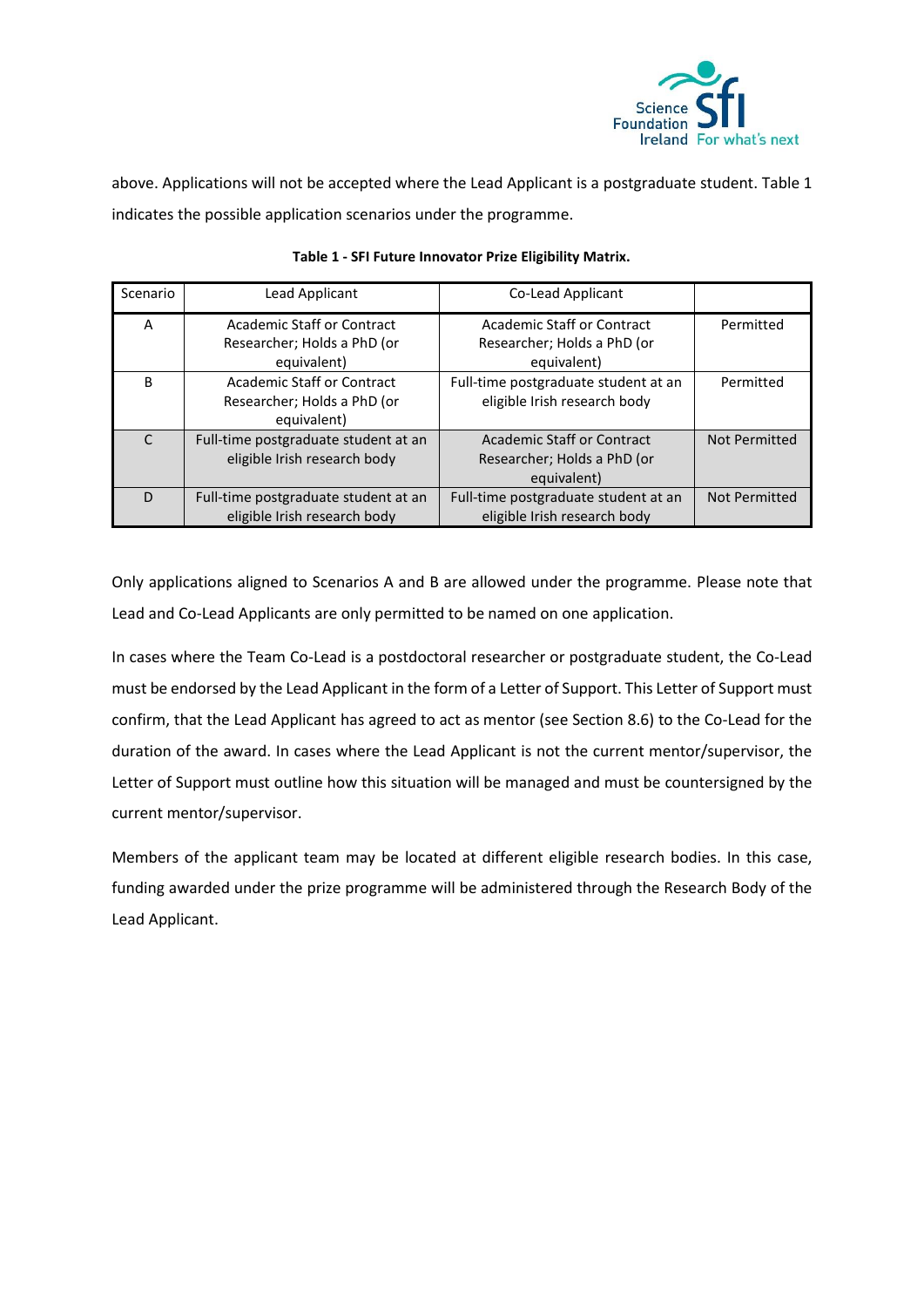

#### <span id="page-8-0"></span>**7 Prize Programme Process Overview**

There are three phases to the programme: **Concept, Seed** and **Prize Award.**



# <span id="page-8-1"></span>**7.1 Application**

A core challenge team is formed that prepares an application to compete for the Prize. This application should include: preliminary challenge validation, a solution concept, and a description of the potential impact of addressing the challenge. Challenge validation refers to a process whereby stakeholders, beneficiaries and end-users have been consulted to: i) identify/define a challenge and its significance, and ii) assess the potential societal impact of a proposed solution.

Following submission, applications are checked for eligibility. Teams that submit applications that are not deemed eligible under the programme are notified and their application is withdrawn. Eligible applications are then assigned to a panel of international experts secured by SFI which reviews the applications based on the following criteria:

- *Quality, experience and ambition of the applicant team*
- *Significance of the challenge*
- *Novelty of the proposed solution, including its potential to deliver disruptive innovation*
- *Transformative societal impact potential of the solution*
- *Feasibility of execution within the budget and timeframe permitted*

Only applications deemed to be of both excellent scientific/engineering/technical quality and demonstrating strong impact potential are recommended for funding by the sitting panel. Applicant teams whose proposals do not proceed will be notified by SFI. Applicant teams that do not proceed at this stage will not receive feedback.

**Following assessment of applications,** *up to ten* **of the most competitive teams will each be awarded €220k and will enter the Concept Phase of the programme. During the 3-month Concept Phase,**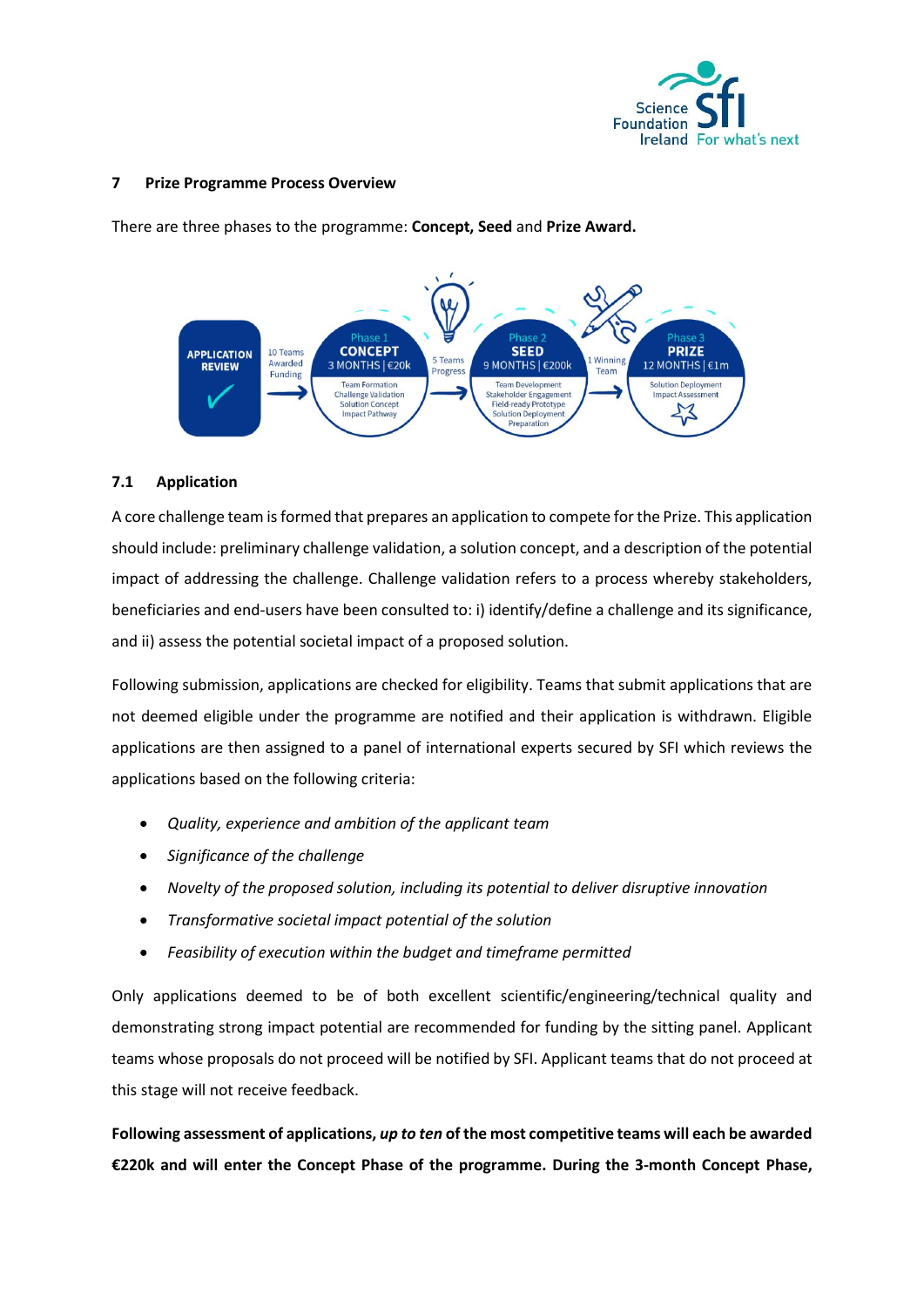

**teams may access up to a maximum of €20k. At the end of the Concept Phase, the progress of teams will be assessed by international review with** *up to five* **of the most competitive teams progressing to the Seed Phase. Teams that do not progress to the Seed Phase will have their remaining Concept Phase funding decommitted.**

#### <span id="page-9-0"></span>**7.2 Concept Phase**

The Concept Phase is intended to support teams to develop the feasibility and viability case for the concept presented in their application. In this regard, teams will be expected to further validate the challenge identified, provide detail on the proposed solution and its implementation, and describe an impact pathway for their solution. As part of the impact pathway, teams must describe technical and non-technical barriers to be overcome, the opportunity associated with addressing those barriers and how the solution will achieve impact. As part of this process, the core (applicant) team will have the opportunity to recruit additional team members. These additional team members should have skills and knowledge to support the objectives of the proposal. It is strongly recommended that stakeholders and beneficiaries be included as members of a broader team. At the end of the Concept Phase, representatives from the team will be invited to pitch their concept to a panel of international experts drawn from a range of sectors including academia, industry, entrepreneurship and investment. This panel will assess the progress of the team and the likelihood of success and make a recommendation as to whether the team should progress to receive seed funding under the programme.

**At the conclusion of the Concept Phase,** *up to five* **of the most competitive teams will be recommended to progress to the Seed Phase. During the 9-month Seed Phase, teams may use the remaining award amount. Those teams not successful at the end of the Concept Phase will have their funding decommitted.**

#### <span id="page-9-1"></span>**7.3 Seed Phase**

The Seed Phase enables teams to undertake further stakeholder engagement and collaborative codevelopment towards a field-ready prototype. The development of this prototype should be guided by the needs of stakeholders and beneficiaries and be informed by key measures of success identified through engagement with stakeholders and beneficiaries. During this prototyping process, the team should commence planning for further development and deployment of the solution. While the programme is intended to support pre-commercial activities, and as such development of existing products is not permitted, as part of the Seed Phase it may be necessary to consider commercialisation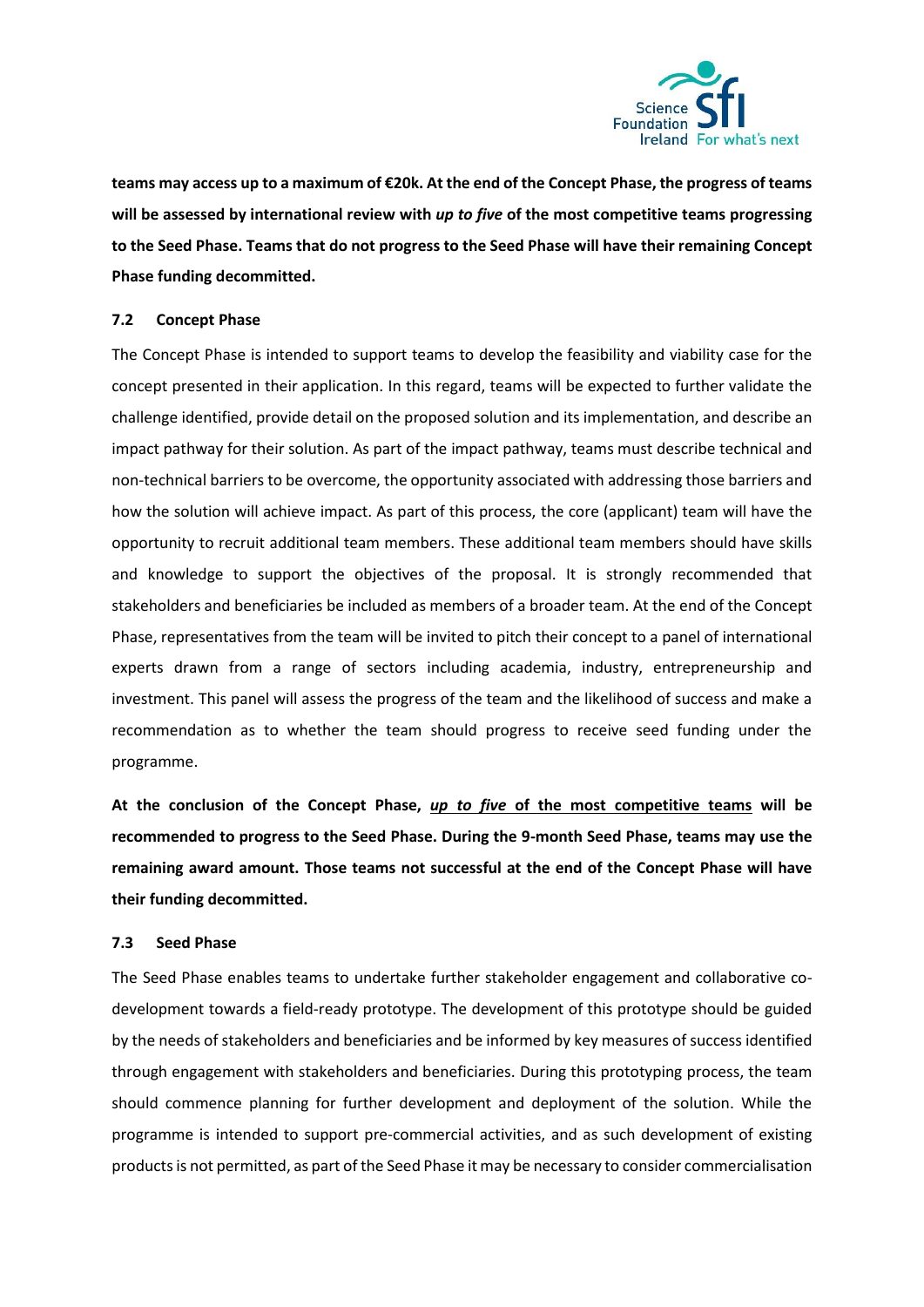

routes to fully scope solution deployment. In this context, teams should take into consideration the necessary requirements to facilitate this process and it is anticipated that the collective skill set of the challenge team will support such activity. The Seed Phase will culminate with teams pitching to an international prize panel who will assess progress made in developing the prototype and validation of the deployment plan.

**Following assessment of the five teams in the Seed Phase, one team will be selected to receive the €1M prize award to support development and deployment of their challenge solution.**

# <span id="page-10-0"></span>**7.4 Prize Award**

The winning team will finalise and implement their plan for solution deployment with a view to delivering the solution within one year of the end Prize Award phase.

**NOTE: SFI reserves the right not to grant a Prize Award if the review panel does not identify a winning team. In addition, the final funding decisions are at the sole and exclusive discretion of SFI, which are arrived at following consideration and approval by the SFI Executive Committee and the SFI Grant Approval Committee. SFI reserves the right to modify the review process. Applicants will be notified of any relevant modification to the review procedure.**

# <span id="page-10-1"></span>**8 Prize Application Form**

To apply to the Prize, applicants must download and complete an official application form available on the SFI Future Innovator Prize webpage. Following completion, this file should be converted to PDF format and submitted to *innovation@sfi.ie* in advance of the application deadline of 9<sup>th</sup> November 2018.

# <span id="page-10-2"></span>**8.1 Section 1 – Applicant Team & Idea**

Section 1 of the application form allows you to provide summary information on the core applicant team and the idea you are proposing. As part of this section, you should provide a clear and concise summary of your idea. Ensure that you clearly describe the challenge you have identified and your proposed solution. Describe what is visionary about the challenge and what is unconventional about your approach, why you expect it to succeed and how it will deliver impact.

As part of this section, we also require that you justify how your application is aligned with SFI's legal remit. This involves providing a brief summary of why it is appropriate for SFI to fund this research.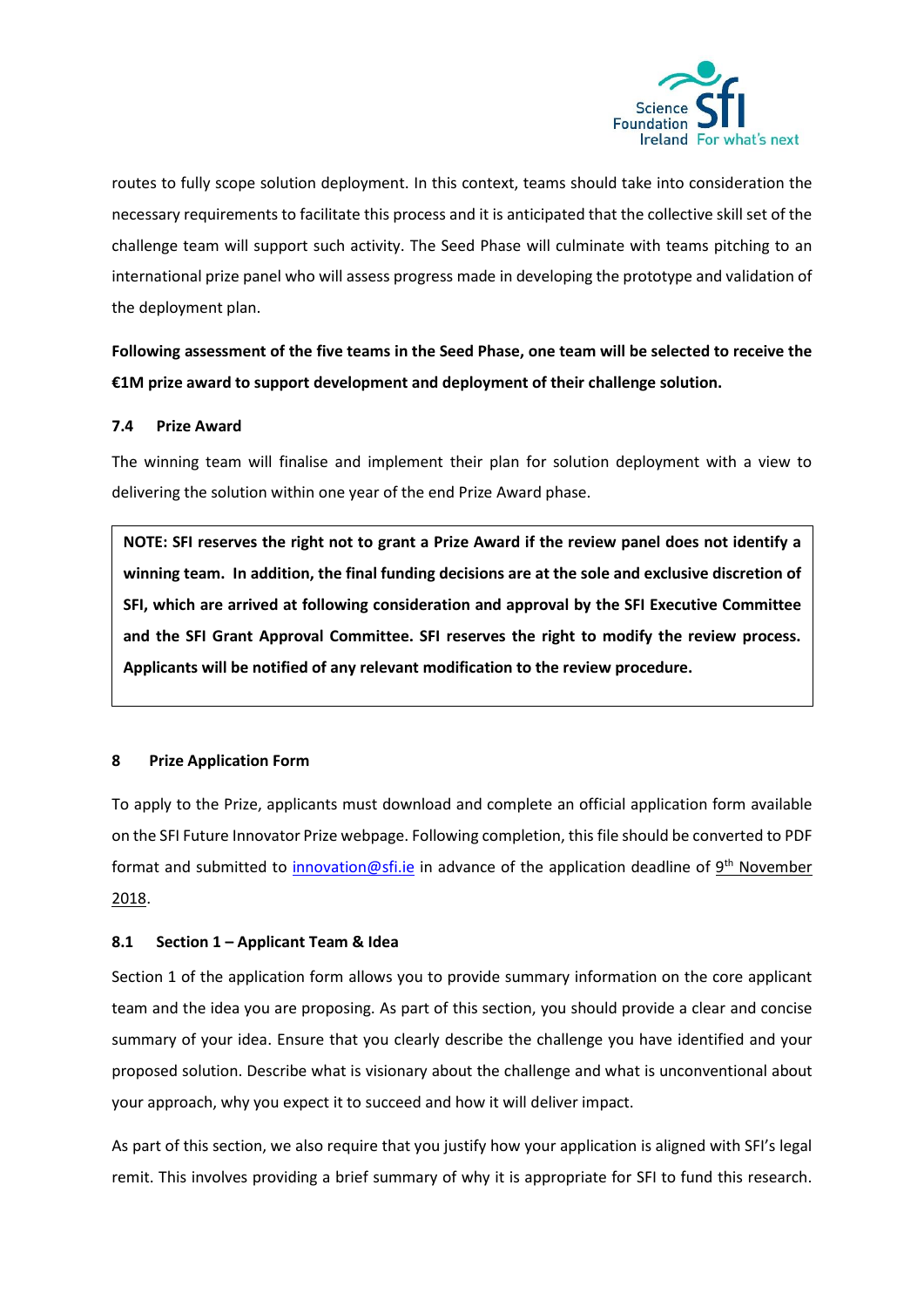

More information on SFI legal remit can be found on the SFI website<sup>3</sup>. Please note that this statement will be used to determine the eligibility of your application.

# <span id="page-11-0"></span>**8.2 Section 2 - Team, Challenge, Solution & Societal Impact**

Section 2 provides you with the opportunity to provide more detailed information on the team, challenge, proposed solution and the societal impact that your solution will deliver. It is important that as part of this section you:

- Briefly describe the applicant team. Describe how, through its composition and formation, the team brings a unique perspective and unfair advantage in addressing this challenge.
- Describe clearly the challenge, its importance and the opportunity for Ireland? How is it visionary and inspirational? Is it high-risk/high-reward? Why is the team's perspective on this challenge different? How have you engaged with stakeholders/beneficiaries to validate the challenge? What are the key barriers that your team will address? Has this challenge international relevance?
- Describe clearly the solution proposed? How is it novel and/or unconventional? How will the proposed approach (technical/non-technical) lead to disruptive innovation? How feasible/viable is the solution? What are the risks?
- What outcomes will your solution deliver and when (provide an indication of key milestones, deliverables and timelines)? How will your solution transform society?

# <span id="page-11-1"></span>**8.3 Section 3 – Budget & Resources**

Section 3 should be used to describe the budget (direct costs) and resources you will need. Given the stage gated nature of the SFI Future Innovator Prize programme, it will not be possible to provide significant detail in relation to requirements for the Seed Phase. As such, the requested budget and resources for this phase should be indicative and be based on what you currently envisage. In this section:

- Provide a breakdown of the indicative eligible direct costs (in €) associated with your application.
- Please review the SFI Grant Budget Policy for eligible costs and team member salary scales.
- Please include any subcontracting to be undertaken in the Materials & Consumables section.

As part of this section, please also provide a high-level justification for your Concept Phase requests.

**.** 

<sup>3</sup> <https://www.sfi.ie/about-us/about-sfi/what-we-do/>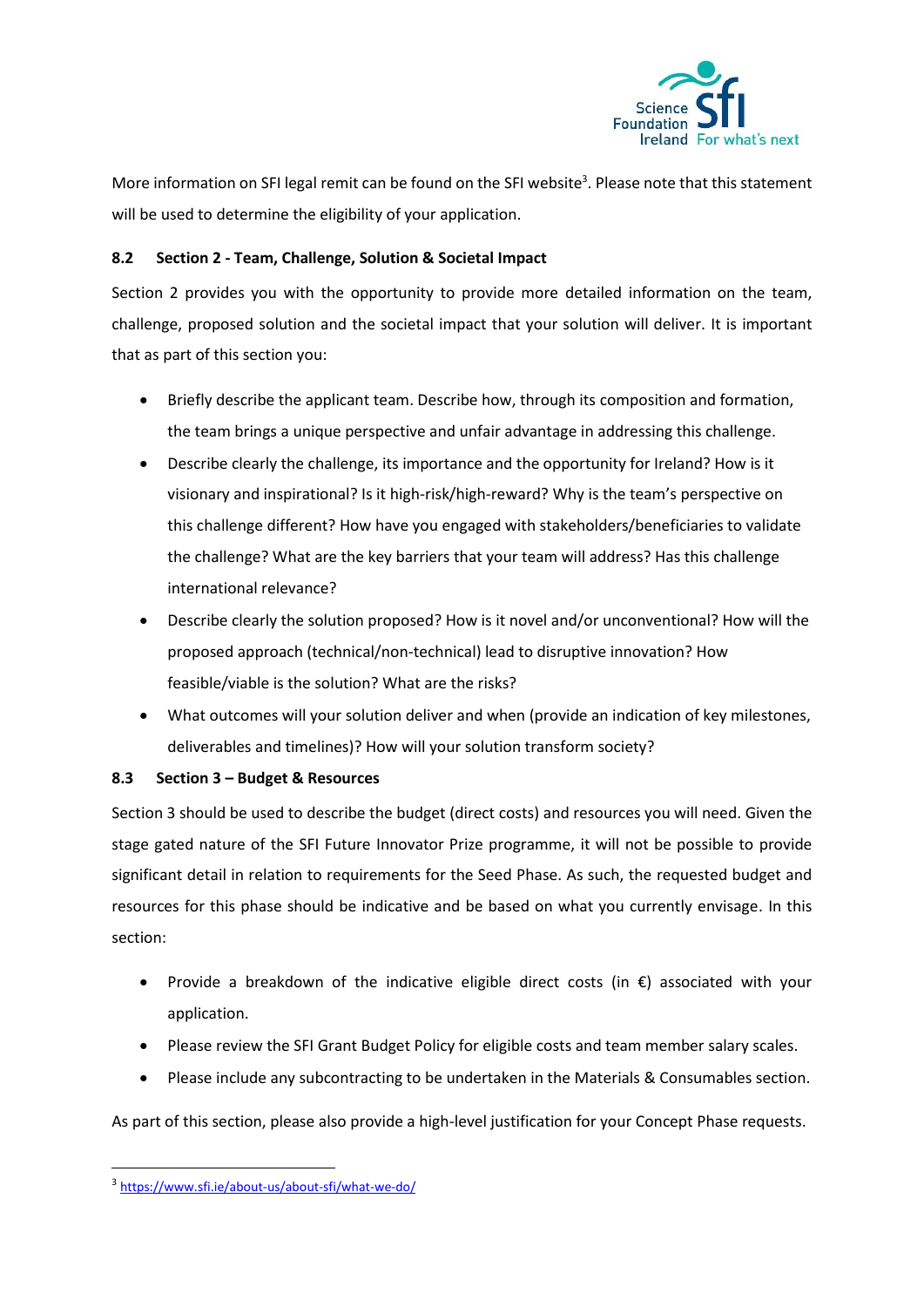

In addition to direct costs, SFI also makes an indirect or overhead contribution to the host research body, which is reflected as a percentage (30%) of the direct costs (excluding equipment). Overheads are payable as a contribution to the Research Body for the indirect costs of hosting SFI-funded research programmes and are intended to enable the research body to develop internationally competitive research infrastructure and support services.

# <span id="page-12-0"></span>**8.4 Section 4 – Authorisation**

For an application to be accepted, it must be authorised for submission by the host research body of the lead applicant. To demonstrate authorisation, Section 4 must be completed in full. It should be noted that Research Body submission of an application represents their approval of an application and agreement to SFI General Terms and Conditions<sup>4</sup>. Submission must only be made by an authorised Research Body representative. In particular, the Research Body is approving:

- The eligibility of the applicants.
- That the applicants are, or will be upon receipt of the grant, recognised as employees of the Research Body for the duration of the grant.
- That the requested budget including salaries/stipends, equipment, travel and consumables are in line with accepted institutional guidelines.
- The availability of infrastructure within the institution as outlined by the applicant in the research proposal.
- That the proposed research programme has not been funded by other sources.
- That relevant ethical and regulatory approval has been or will be sought and must be granted prior to the award commencing.
- That the relevant licences will be in place at the time of award.
- That the details provided in relation to research funding history i.e., current, pending or expired grants, as detailed in the application, are valid and accurate.
- That permission from all team members and collaborators has been obtained, such that SFI may receive their personal information, and may process such data for the purpose of peer review.

1

<sup>4</sup> <https://www.sfi.ie/funding/sfi-policies-and-guidance/sfi-general-terms-and-conditions/>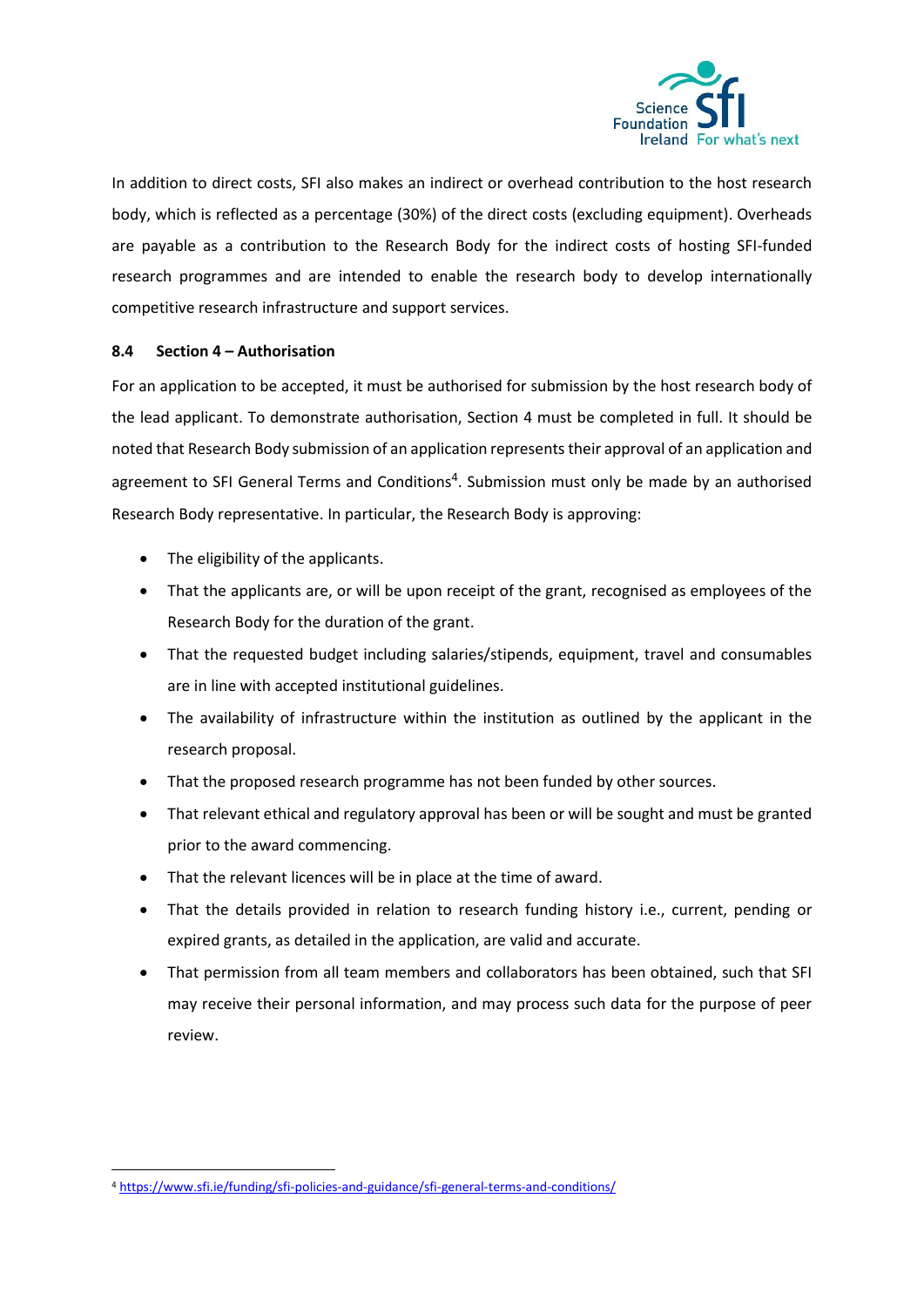

#### <span id="page-13-0"></span>**8.5 Section 5 – Curricula Vitae**

As part of Section 5, please include curricula vita for each of the core applicant team members. The CV template is available for download from the SFI Future Innovator Prize webpage. The CV not only provides you with an opportunity to give information about your education, employment record and research outputs where relevant, but also allows you to identify up to five key achievements in research and impact.

**NOTE:** The Societal Impact Champion is not required to use the CV template provided and may use a format of their choosing. However, the overall length of the CV must not exceed 2-pages.

#### <span id="page-13-1"></span>**8.6 Section 6 – Letters of Support**

As part of an application to the prize, several Letters of Support must be provided. Details of these Letters can be found in Section 6 of the Application Form.

#### <span id="page-13-2"></span>**9 Progress Review and Prize Award Management**

Review of progress at the end of the Concept and Seed Phases will be undertaken by a sitting panel of international experts. This process will involve the completion and submission of a progress report to SFI. This report will then form the basis of a presentation given by the team to the sitting panel. The sitting panel will review progress and future plans and make a recommendation to SFI as to whether the team should progress to the subsequent phase of the programme. Guidance on progress reports will be provided to applicants at the start of each phase.

Upon completion of the Seed Phase, the remaining teams will make a final presentation to a prize panel. This panel will assess the potential societal and economic impact of the work undertaken to date and recommend an overall winning team that will receive the prize award of  $\epsilon$ 1M to deliver the solution developed through the Concept and Seed Phases of the programme.

# <span id="page-13-3"></span>**10 Additional Information**

# <span id="page-13-4"></span>**10.1 SFI Resubmission Policy**

Applications to any call that are based primarily on unsuccessful submissions (following peer review) to any SFI programme must demonstrate that the review comments resulting from the initial application have been considered in the preparation of the new submission. SFI will not review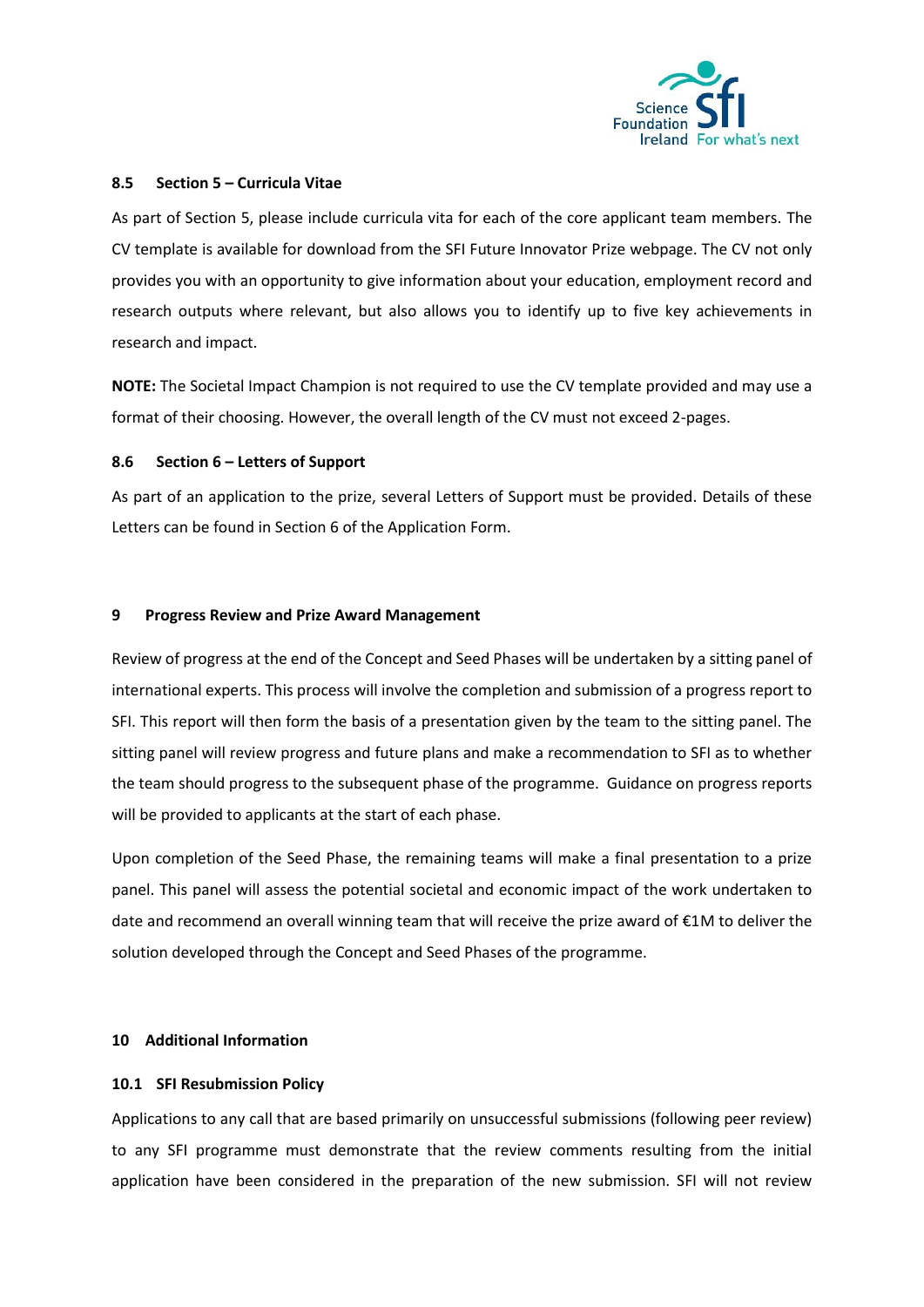

resubmissions that have not clearly considered the major comments or concerns resulting from the prior review and these proposals will be withdrawn without review. Please see SFI Policy on Resubmission of Grant Applications<sup>5</sup> for further information. Applicants to an SFI call for proposals must declare whether a new submission relates to a previously submitted application to any SFI scheme. If the application is a resubmission, a statement referencing the previous application and explaining the differences must be provided and making reference to reviewer comments where relevant. Please email this statement to [innovation@sfi.ie](mailto:innovation@sfi.ie) prior to the deadline. This statement will assist SFI Scientific Staff in the assessment of eligibility of a revised application and will not be shared with reviewers.

# <span id="page-14-0"></span>**10.2 Conflict of Interest**

Experts engaged by SFI are required to abide by the [SFI Reviewer Code of Conduct.](http://www.sfi.ie/resources/Reviewer-Code-of-Conduct_March-2017.pdf) Amongst other requirements, this includes operation in a confidential, fair, independent and equitable manner. Experts are required to confirm, in advance of carrying out their review(s), that they will do so in a confidential manner. The identity of experts who conduct the postal reviews shall remain confidential and shall not be disclosed to the applicant. SFI shall not be liable for the release of information concerning proposals to third parties by those international experts involved in the peer-review process. Adherence to the SFI Reviewer Code of Conduct also requires experts to immediately identify and declare where a conflict of interest exists or arises; in such cases, alternative reviewers will be appointed. Reviewers must adhere to high standards of integrity during the peer-review process. They must not compromise the intellectual property integrity of the application and may not appropriate and use as their own, or disclose to any third party, ideas, concepts or data contained in the applications they review.

1

<sup>5</sup> [http://www.sfi.ie/resources/SFI\\_Resubmission-Policy\\_August-2016.pdf](http://www.sfi.ie/resources/SFI_Resubmission-Policy_August-2016.pdf)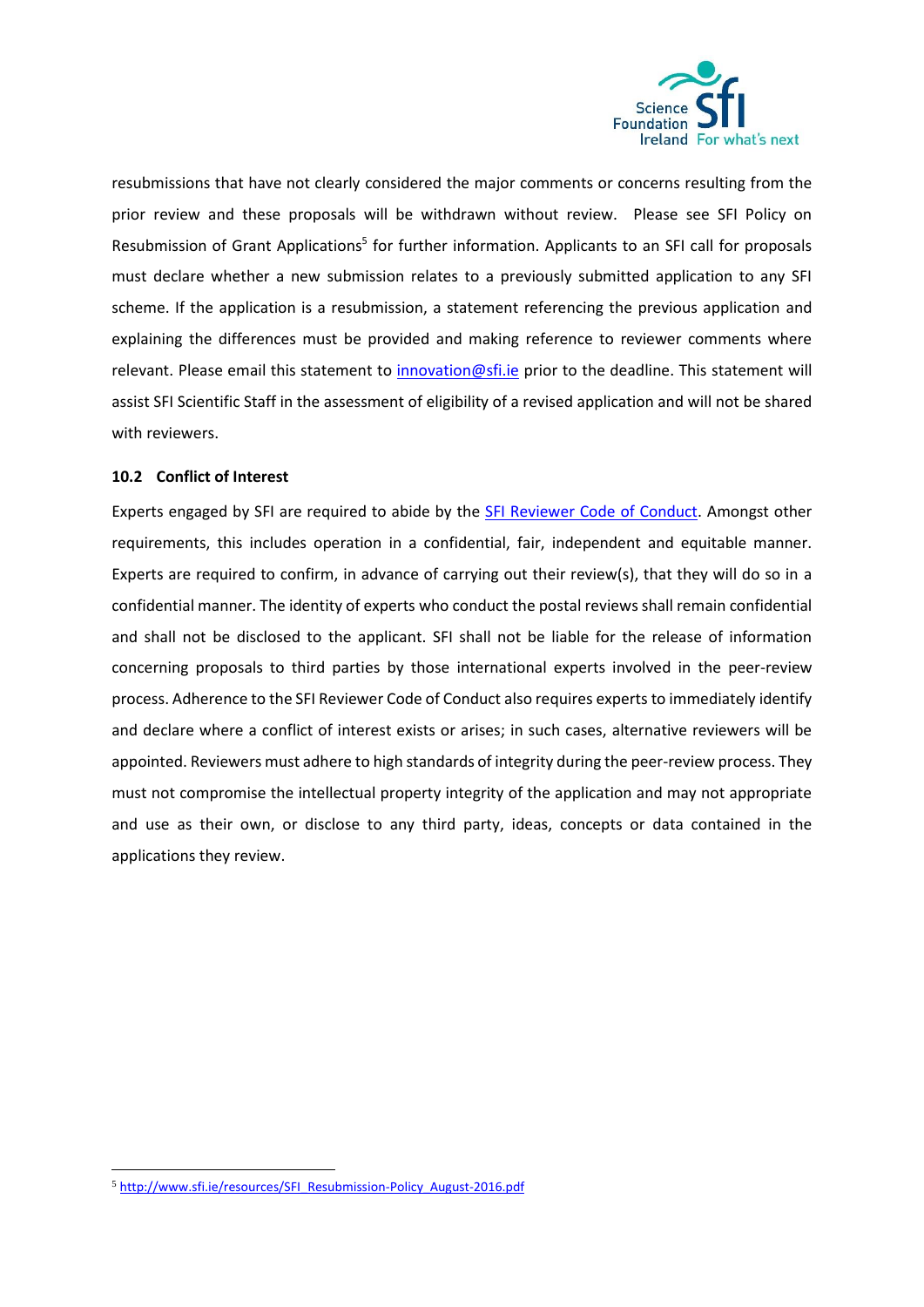

#### <span id="page-15-0"></span>**10.3 SFI Policies and Positions**

In advance of applying to any SFI programme, applicants are expected to be familiar with all relevant national and SFI policies including, but not limited to, the following:

**Clinical Trials** *–* Research programmes that include clinical trials as part of the study must adhere to the **SFI Clinical Trial and Clinical Investigation Policy**, <sup>6</sup> as well as with the requirements set out by the Health Products Regulatory Authority (HPRA).

**Animal Usage** – Applicants intending to use animals in their research projects are obliged to comply with the **SFI Use of Animals in Research Policy**,<sup>7</sup> and should also ensure that their studies are in line with the HRPA's position on the use of animals in research.

**Research Integrity** – SFI places high importance on ensuring research integrity and endorses the **National Policy Statement on Ensuring Research Integrity in Ireland**. <sup>8</sup> All applicants and institutions are expected to abide by this policy and the **European Code of Conduct for Research Integrity**. 9

**Doctoral Education** – For postgraduate students funded by SFI, the host Research Body is expected to adopt the principles, standards and good practice for doctoral education as described in the **National Framework for Doctoral Education (2015)**, <sup>10</sup> which SFI has endorsed.

**Intellectual Property Management -** Intellectual Property (IP) should be managed according to the policies set out in the Government publication: *Inspiring Partnership - the National IP Protocol 2016.<sup>11</sup>* In cases where additional guidelines are specified by SFI they must also be followed. The IP arrangements are the responsibility of the Research Body and shall reflect the collaborative nature of the project, the level of cash and in-kind commitment made by the Industry Partner and compliance with State Aid Regulations.

**Gender Strategy** *–* Research should fully consider potential biological sex and socio-cultural gender dimensions as key analytical and explanatory variables. As articulated in the **SFI Gender Strategy**, 12

<sup>10</sup> [http://hea.ie/assets/uploads/2017/04/national\\_framework\\_for\\_doctoral\\_education\\_0.pdf](http://hea.ie/assets/uploads/2017/04/national_framework_for_doctoral_education_0.pdf)

**<sup>.</sup>** <sup>6</sup> <http://www.sfi.ie/funding/sfi-policies-and-guidance/ethical-and-scientific-issues/>

<sup>7</sup> <http://www.sfi.ie/funding/sfi-policies-and-guidance/ethical-and-scientific-issues/>

<sup>8</sup>[http://www.iua.ie/wp-content/uploads/2014/06/National-Policy-Statement-on-Ensuring-Research-Integrity-in-Ireland-](http://www.iua.ie/wp-content/uploads/2014/06/National-Policy-Statement-on-Ensuring-Research-Integrity-in-Ireland-2014.pdf)[2014.pdf](http://www.iua.ie/wp-content/uploads/2014/06/National-Policy-Statement-on-Ensuring-Research-Integrity-in-Ireland-2014.pdf)

<sup>9</sup> [http://ec.europa.eu/research/participants/data/ref/h2020/other/hi/h2020-ethics\\_code-of-conduct\\_en.pdf](http://ec.europa.eu/research/participants/data/ref/h2020/other/hi/h2020-ethics_code-of-conduct_en.pdf)

<sup>11</sup> <http://www.knowledgetransferireland.com/ManagingIP/KTI-Protocol-2016.pdf>

<sup>12</sup> <http://www.sfi.ie/about-us/women-in-science/>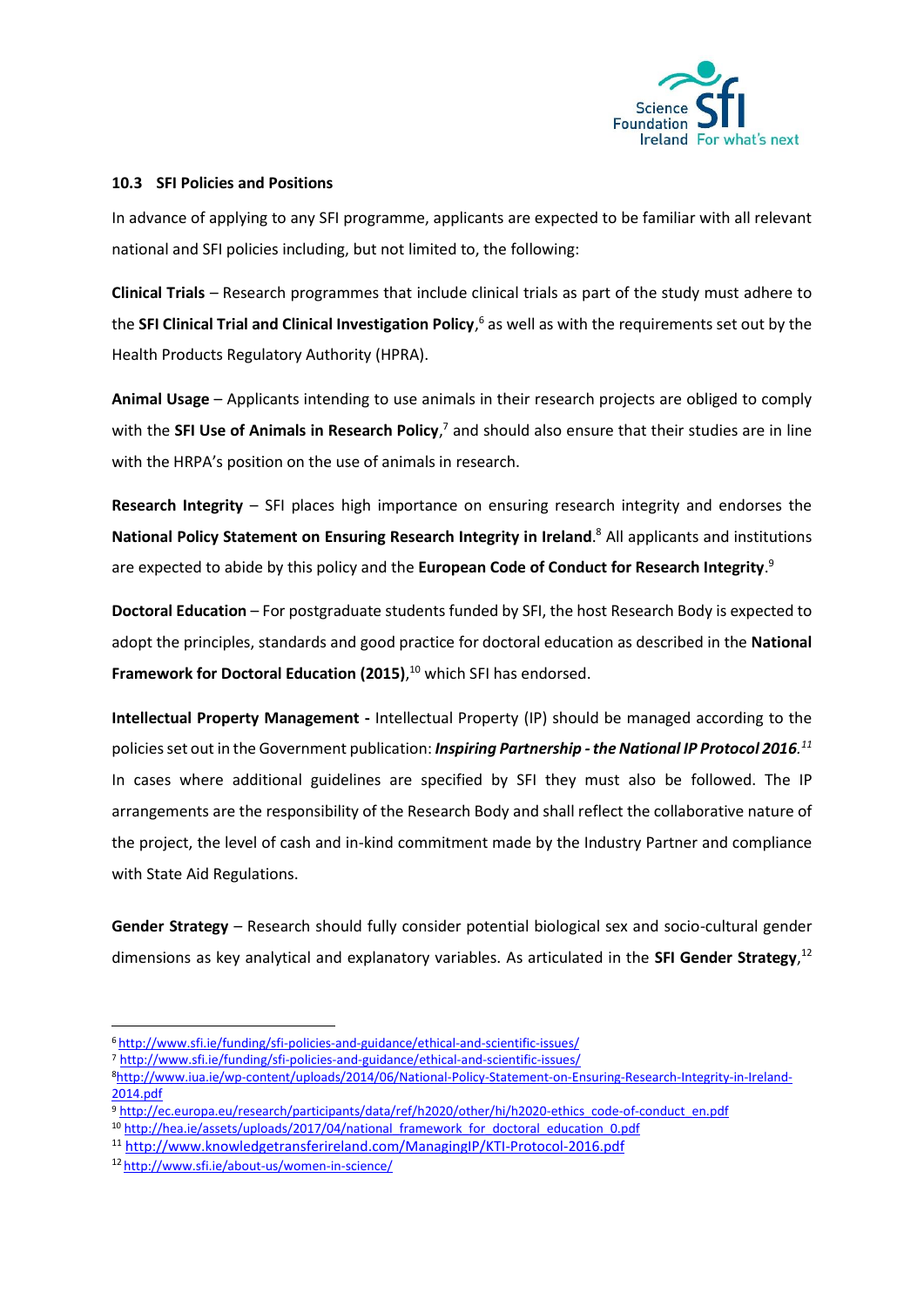

applicants are recommended to demonstrate that they have considered any potential sex/gender aspects in their proposed research programme.

**Appeals Process** - This policy establishes procedures and responsibilities for the appeal of the declination of a proposal by SFI.<sup>13</sup>

**State Aid** - All SFI funding granted under this call will be subject to and must be compliant with State aid law. As such, proposals must be designed to ensure that any funding received from SFI does not, directly or indirectly, give rise to the granting of State aid. Potential applicants are referred to the guidance provided by the European Commission in Section 2 of its **2014 Framework for State aid for research and development and innovation (2014/C 198/01)**<sup>14</sup>. If in any doubt as to the interpretation or application of this guidance, potential applicants are advised to seek independent legal advice.

**Child Protection** – Where relevant, applicants and Research Bodies are required to comply with the provisions of the **Children First Act 2015**, **<sup>15</sup>** and the **National Guidance for the Protection and Welfare**  of Children 2017.<sup>16</sup> It is the responsibility of the Research Body to ensure that they are compliant with all applicable law.

**Data Protection Policy** – **The General Data Protection Regulation** is a legal framework that sets out guidelines for the collection and processing of personal information of individuals within the European Union.<sup>17</sup> Applicants are advised that they must be compliant with this regulation if they collect or process personal data. SFI may collect, use and disclose personal data provided in the application and/or otherwise obtained under, or in connection with, the application for processing the submission, for the performance of its statutory powers and functions, and for the general activities of SFI. Further details regarding SFI's collection, use and disclosure of personal data, and the rights of individuals with respect to any personal data held by SFI, are available in the **SFI Privacy Statement**. 18 During peer-review procedures, information may be sent to external experts in countries outside of the European Economic Area, including countries that are not recognised by the European Commission as having adequate data protection laws. By submitting an application to SFI, the

**.** 

<sup>13</sup> <http://www.sfi.ie/funding/sfi-policies-and-guidance/other/>

<sup>14</sup> [http://eur-lex.europa.eu/legal-content/EN/TXT/PDF/?uri=CELEX:52014XC0627\(01\)&from=EN](http://eur-lex.europa.eu/legal-content/EN/TXT/PDF/?uri=CELEX:52014XC0627(01)&from=EN)

<sup>15</sup> <http://www.irishstatutebook.ie/eli/2015/act/36/enacted/en/pdf>

<sup>16</sup> [http://www.tusla.ie/uploads/content/Children\\_First\\_National\\_Guidance\\_2017.pdf](http://www.tusla.ie/uploads/content/Children_First_National_Guidance_2017.pdf)

<sup>17</sup> <https://www.eugdpr.org/>

<sup>18</sup> <http://www.sfi.ie/privacy/>